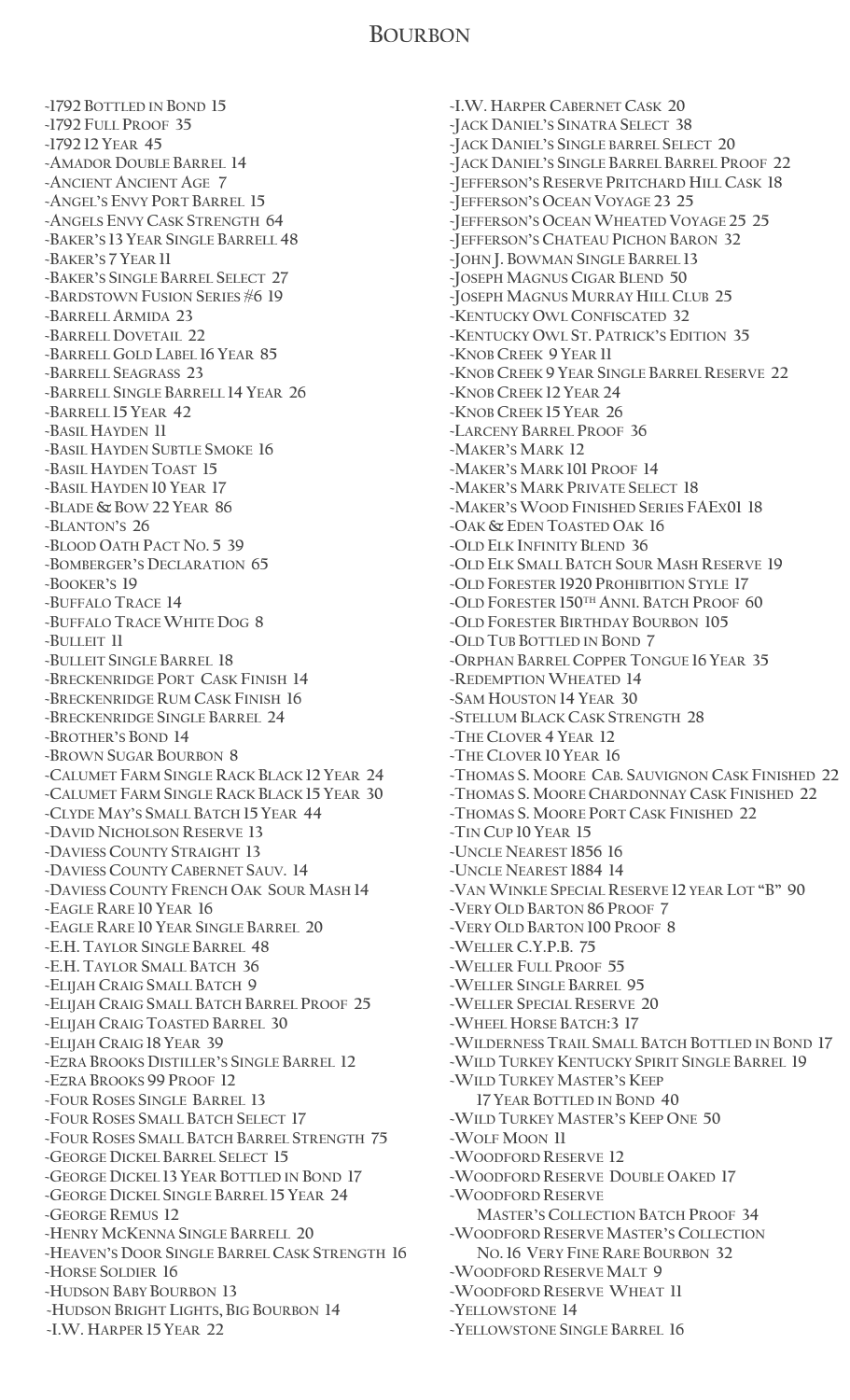#### **SCOTCH**

 **HIGHLANDS** *RICH, SMOKY, & SWEET* **~ABERFELDY 12 YEAR 15 ~COMPASS BOX OAK CROSS 22 ~DALMORE 18 YEAR 45 ~DEWAR'SWHITE LABEL (RAIL) 8.50 ~GLENDRONACH 15 YEAR REVIVAL 35 ~GLENDRONACH 18 YEAR ALLARDICE 44 ~GLENDRONACH 21 YEAR PARLIAMENT 58 ~GLENMORANGIE SIGNET 40 ~GLENMORANGIE THE CADBOLL ESTATE 15 YEAR 20 ~HIGHLAND PARK FULL VOLUME 17 YEAR 25 ~OBAN 12 YEAR CASK STRENGTH 45 ~OBAN 14 YEAR 19 ~OBAN LITTLE BAY 17 ~TALISKER 10 YEAR 15**

**ISLAY** *SEA & <sup>S</sup>MOKE* **~ARDBEG ARRRRRRRDBEG! 45 ~ARDBEG DRUM 28 ~ARDBEG SCORCH 32 ~ARDBEG SCORCH COMMITTEE RELEASE 38 ~ARDBEG TRAIGH BHAN 19 YEAR 60 ~ARDBEG UIGEADALL 18 ~BOWMORE 12 YEAR 12 ~CAOL ILA 30 YEAR 98 ~LAGAVULIN 11 YEAR OFFERMAN EDITION 24 ~LAGAVULIN 12 YEAR CASK STRENGTH 38 ~LAGAVULIN 16 YEAR 24 ~LAGAVULIN 16 YEAR DISTILLERS EDITION 4/509 30 ~LAPHROAIG 10 YEAR SHERRY CASK 18 ~LAPHROAIG LORE 29 ~PORT CHARLOTTE 10 YEAR HEAVILY PEATED 16**

**CAMPBELTOWN** *FRUIT, SMOKE, & SALT*  **~GLEN SCOTIA 15 YEAR 24 ~GLEN SCOTIA 25 YEAR 78**

#### **LOWLANDS** *SOFT & SMOOTH*

**~GLENKINCHIE 12 YEAR 16**

**~ORPHAN BARREL MUCKETY MUCK 24 YEAR SINGLE GRAIN 45**

**~ORPHAN BARREL MUCKETY MUCK 25 YEAR SINGLE GRAIN 48**

**~BALVENIE PORTWOOD 21 YEAR 45**

# **SPEYSIDE** *SWEET, SPICE, & SHERRY*

**~BALVENIE SHERRY CASK 15 YEAR 35 ~BALVENIE 12 YEAR 16 ~BALVENIE CARIBBEAN CASK 14 YEAR 16 ~CHIVAS REGAL 12 YEAR 10 ~CHIVAS REGAL 25 YEAR 65 ~GLENFARCLAS 17 YEAR 22 ~GLENFARCLAS 25 YEAR 38 ~GLENFIDDICH 12 YEAR 12 ~GLENFIDDICH 21 YEAR RESERVA RUM CASK 48 ~GLENFIDDICH 30 YEAR 110 ~GLENLIVET FRENCH OAK RESERVE 15 YEAR 17 ~GLENLIVET 12 YEAR ILLICIT STILL 15 ~JOHNNIE WALKER: ~BLACK 11 ~BLUE 40 ~BLUE: YEAR OF THE TIGER 50 ~BLUE: <sup>G</sup>HOST & <sup>R</sup>ARE PITTYVAICH 95 ~MACALLAN 12 YEAR 15 ~MACALLAN 18 YEAR 55 ~MACALLAN THE HARMONY COLLECTION 50 ~THE SINGLETON FRUITY <sup>D</sup>ECADENCE 15 YEAR 18**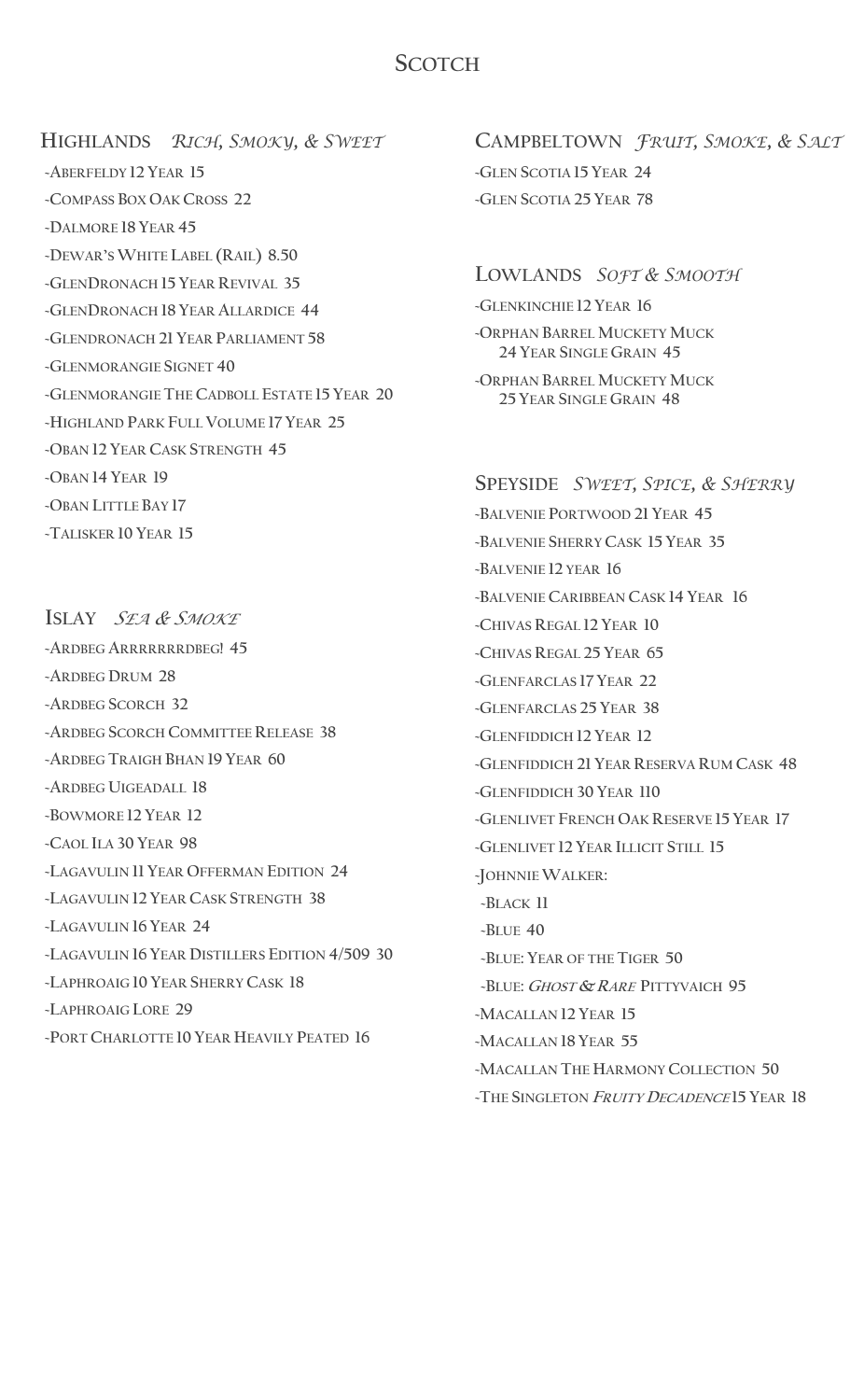#### **RYE**

 **~ALBERTA PREMIUM CASK STRENGTH 26 ~ANGEL'S ENVY RYE 25 ~BASIL HAYDEN 10 YEAR 19 ~BASIL HAYDEN DARK RYE 14 ~BULLEIT 11 ~CATOCTIN CREEK ROUNDSTONE RYE 13 ~CATOCTIN CREEK ROUNDSTONE RYE CASK STRENGTH HICKORY SYRUP FINISHED 22 ~ELIJAH CRAIG STRAIGHT RYE 12 ~HIGH WEST DOUBLE RYE 12 HIGH WEST A MIDWINTER NIGHTS DRAM ACT <sup>9</sup> <sup>S</sup>CENE <sup>4</sup> 68 ~JACK DANIEL'S SINGLE BARREL BARREL PROOF 25 ~JEFFERSON'S OCEAN RYE VOYAGE 26 27 ~JEFFERSON'S RYE FINISHED IN COGNAC CASKS 18 ~KENTUCKY OWL 10 YEAR BATCH #3 44 ~KENTUCKY OWL 11 YEAR BATCH #2 48 ~KNOB CREEK RYE 10 ~LOCK STOCK & BARREL VATTED 24 ~MICHTER'S BARREL STRENGTH 38 ~MICHTER'S SINGLE BARREL 10 YEAR RYE 39 ~MICHTER'S TOASTED BARREL STRENGTH 38 ~MINOR CASE SHERRY CASK 13 ~OLD FORESTER BARREL STRENGTH SINGLE BARREL 65 ~OLD OVERHOLT 8 ~PARKER'S HERITAGE 8 YEAR HEAVY CHAR 49 ~PIKESVILLE 11 ~ RUSSELL'S 6 YEAR 11 ~SAZARAC 12 ~TEMPLETON CARIBBEAN RUM CASK FINISH 14 ~TEMPLETON BARREL STRENGTH 17 ~THE CLOVER SINGLE BARREL 12 ~WHEEL HORSE BATCH:5 17 ~WHISTLEPIG 6 YEAR PIGGYBACK 15 ~WHISTLEPIG 10 YEAR SMALL BATCH 25 ~WHISTLEPIG 10 YEAR SINGLE BARREL 25 ~WHISTLEIG FARMSTOCK FARMHOUSE BATCH 23 ~WHISTLEPIG FARMHOUSE BEYOND BONDED 45 ~WHISTLEPIG HOMESTOCK 23 ~WHISTLEPIG ROADSTOCK 23 ~WHISTLEPIG 18 YEAR DOUBLE MALT SINGLE BARREL 90 ~WHISTLEPIG THE BOSS HOG THE SAMURAI SCIENTIST 95 ~WHIP SAW 15 ~WILD TURKEY MASTER'S KEEP CORNERSTONE 35 ~WILD TURKEY RARE BREED BARREL PROOF RYE 18 ~WOODFORD RYE 12**

### **JAPANESE**

**~HATOZAKI SMALL BATCH 15 ~HIBIKI HARMONY 21 ~NIKKA FROM THE BARREL 28 ~TENJAKU BLENDED WHISKY 12 ~THE YAMAZAKI SINGLE MALT 26**

# **U.S.WHISKEY & BLENDS**

**~BARDSTOWN DISCOVERY SERIES #7 35 ~DOGFISH HEAD ALTERNATE <sup>T</sup>AKES <sup>V</sup>OLUME <sup>2</sup> 15 ~DRY FLY WHEAT WHISKEY 19 ~GUIDANCE SMALL BATCH 14 ~HIGH WEST BOURYE 38 ~HIGH WEST HIGH COUNTRY SINGLE MALT 40 ~JACOB'S PARDON SMALL BATCH RECIPE #2 25 ~JEFFERSON'S CHEF'S COLLABORATION A <sup>M</sup>ARRIAGE OF BOURBON & <sup>R</sup>YE 19 ~LITTLE BOOK CHAPTER 2: NOE SIMPLE TASK 34 ~LITTLE BOOK CHAPTER 4: LESSONS HONORED 40 ~LITTLE BOOK CHAPTER 5: THE INVITATION 42 ~MICHTER'S SMALL BATCH AMERICAN WHISKEY 20 ~MICHTER'S SMALL BATCH SOUR MASH 25 ~NELSON'S GREEN BRIER TENNESSEE SOUR MASH 12 ~ORPHAN BARREL FABLE & FOLLY 42 ~VIRGINIA HIGHLAND 9 ~WESTLAND SINGLE MALT 13 ~WESTLAND SHERRY WOOD SINGLE MALT 17 ~WESTLAND PEATED SINGLE MALT 17 ~WOODFORD RESERVE MASTER'S COLLECTION <sup>F</sup>IVE MALT STOUT MASH 50** 

#### **CANADIAN**

**~CANADIAN CLUB(RAIL) 7 ~CROWN ROYAL 8 ~CROWN ROYAL PEACH 13 ~CROWN ROYAL NOBLE COLLECTION BOURBON MASH 20 ~CROWN ROYAL NOBLE COLLECTION 16 YEAR RYE 23 ~CROWN ROYAL NOBLE COLLECTION WINTER WHEAT 23 CROWN ROYAL 18 YEAR EXTRA RARE 48 ~FORTY CREEK UNITY 25**

#### **IRISH**

**~BLUE SPOT CASK STRENGTH 7 YEAR 65 ~BUSHMILLS 8.5 ~BUSHMILLS 12 YEAR SINGLE MALT 18 ~BUSHMILLS 16 YEAR SINGLE MALT 35 ~BUSHMILLS 21 YEAR SINGLE MALT 48 GREEN SPOT 16 ~HIGH N'WICKED THE WILD ROVER 44 ~JAMESON 10 ~JAMESON ORANGE 11 ~JAMESON BLACK BARREL 12 ~JAMESON 18 YEAR 35 ~KNAPPOGUE CASTLE 21 YEAR SINGLE MALT 40 ~MIDLETON VERY RARE 45 ~MIDLETON BARRY CROCKETT LEGACY 52 ~RED BREAST 12 YEAR 17 ~RED BREAST 12 YEAR CASK STRENGTH 23 ~RED BREAST 15 YEAR 27 ~RED BREAST 21 YEAR 55 ~SLANE 9 ~TULLAMORE DEW 9 ~TULLAMORE DEW PHOENIX 14 ~YELLOW SPOT 12 YEAR 25**